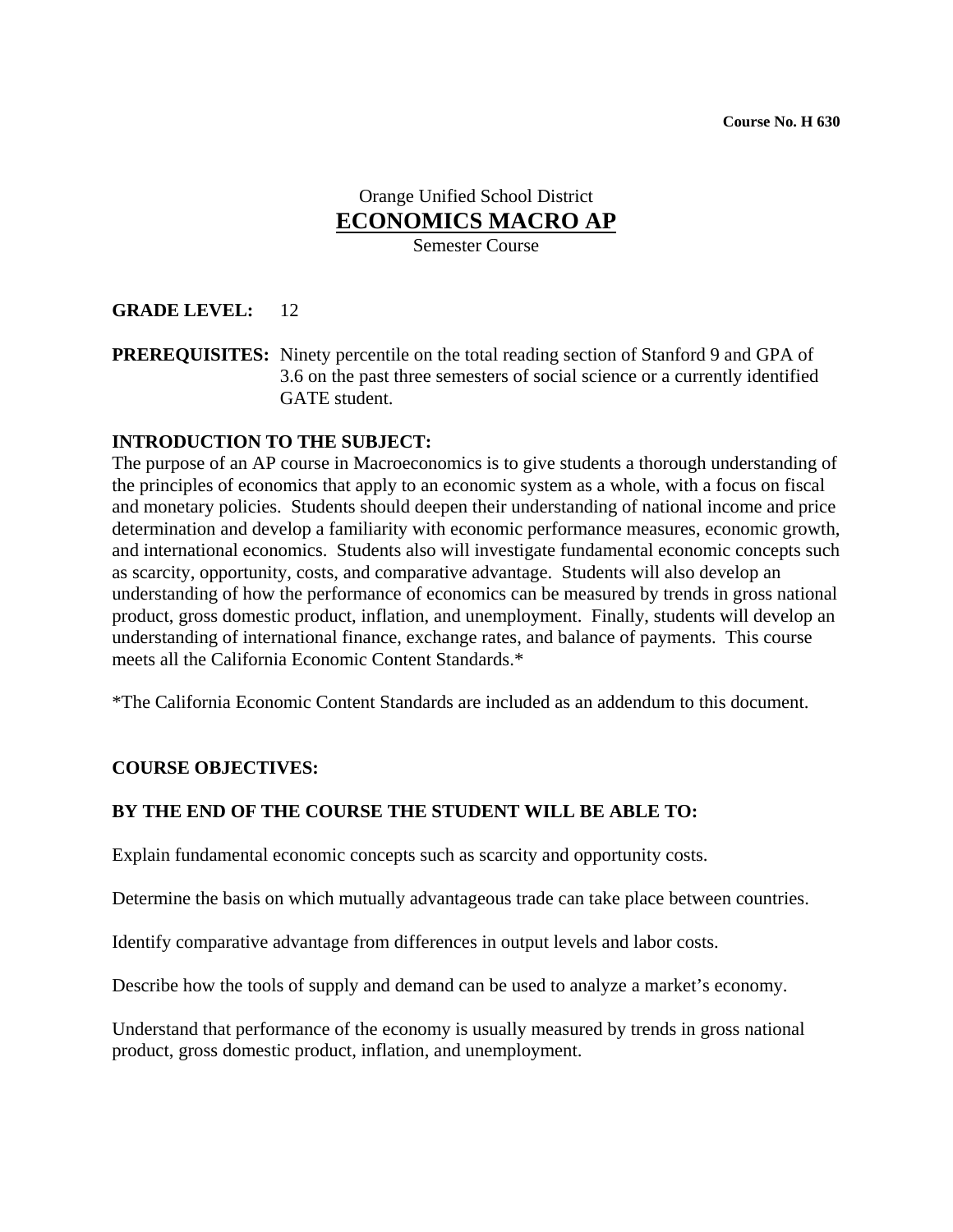Analyze the actual levels of the United States' inflation, unemployment, gross national product, and gross domestic product to show how changes in one may affect the others.

Discuss how the unemployment rate is measured and consider the seeming paradox of a positive unemployment rate when there is so-called full employment.

Investigate the effect of government fiscal policy on aggregate demand

Discuss the nature and shape of the aggregate demand and supply curves.

Explain differences between the Keynesian, classical, and new classical views of the shape of the aggregate supply curve and the importance of the shape in determining the effect of changes in aggregate demand on the economy.

Discuss the definition of money, fractional reserve banking, and the Federal Reserve System.

Investigate how equilibrium in the money market determines interest rates, how the investment demand curve provides the link between changes in the money market and changes in aggregate demand, and how changes in aggregate demand affect the money market.

Examine the economic effects of government budget deficits, consider the issues involved in determining the burden of the national debt, and explore the relationships between deficits, interest rates, and inflation.

Come to an understanding of the impact of monetary and fiscal policies on the growth of the nation's economy.

Understand exchange rates and how the balance of payments are related to international finance and trade.

Discuss the effects of trade restrictions and how the international payments system hinders or facilitates trade.

#### **COURSE OVERVIEW AND APPROXIMATE UNIT TIME ALLOTMENTS:**

#### **WEEKS**

- 1. Basic Economic Concepts 1
	- A. Scarcity: the nature of economic systems
	- B. Opportunity costs and production possibilities
	- C. Specialization and comparative advantage: the basis for international trade
	- D. The functions of any economic system (what, how, and for whom to produce)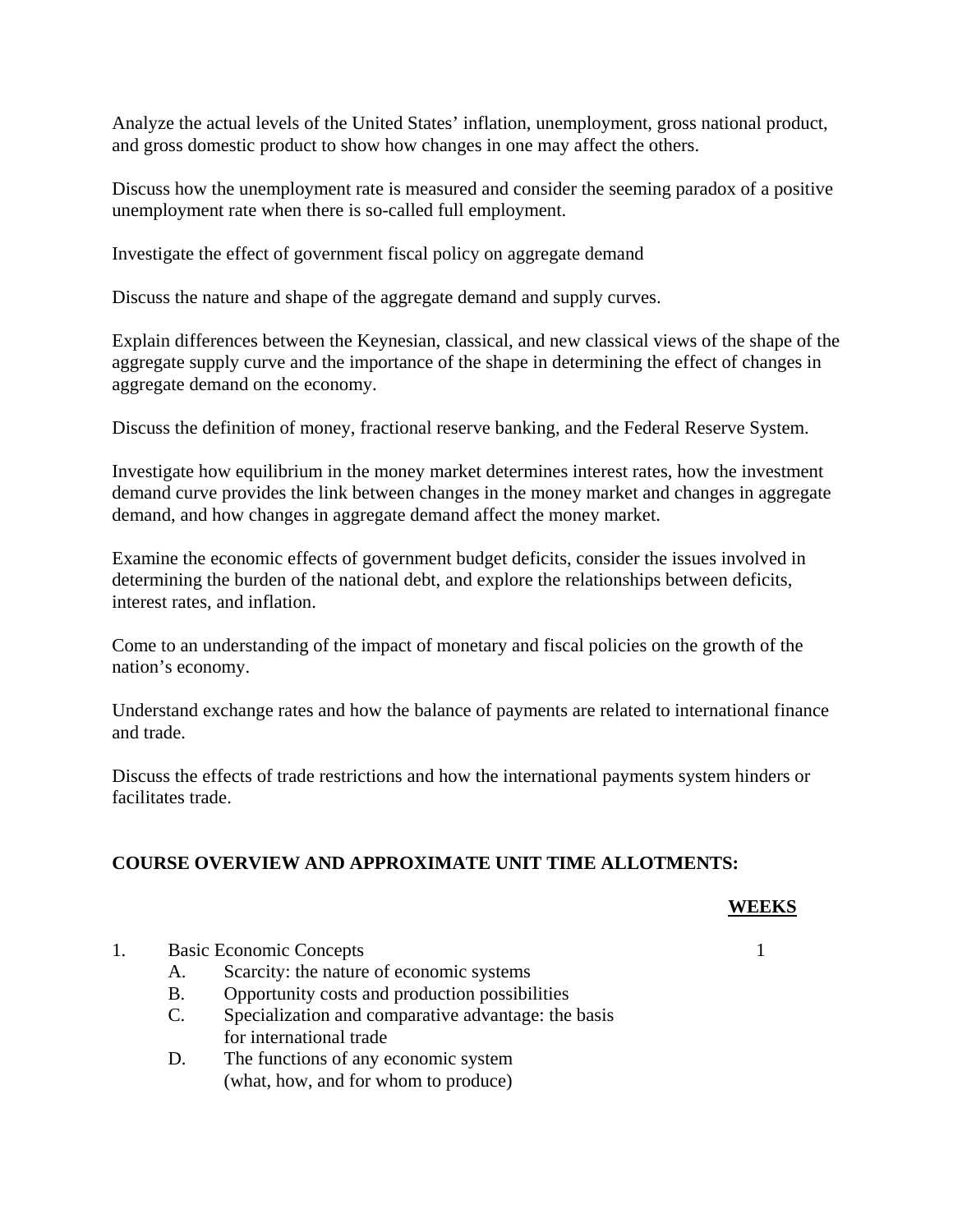## AP Macroeconomics Page 3

|     | Ε.                                      | Demand, supply, and price determination                           |        | WEEKS          |
|-----|-----------------------------------------|-------------------------------------------------------------------|--------|----------------|
|     |                                         |                                                                   |        |                |
| II. |                                         | Measurement of Economic Performance                               |        | 1              |
|     | A.                                      | Gross national product, gross domestic product,                   |        |                |
|     |                                         | and national income concepts                                      |        |                |
|     | <b>B.</b>                               | Inflation and price indices                                       |        |                |
|     | $C_{\cdot}$                             | Unemployment                                                      |        |                |
| Ш.  | National Income and Price Determination |                                                                   |        | 12             |
|     | A.                                      | Aggregate supply                                                  |        |                |
|     |                                         | Classical analysis<br>1.                                          |        |                |
|     |                                         | 2.<br>Keynesian analysis                                          |        |                |
|     |                                         | 3.<br>Rational expectations                                       |        |                |
|     | <b>B.</b>                               | Aggregate demand                                                  |        |                |
|     |                                         | Circular flow<br>1.                                               |        |                |
|     |                                         | 2.<br>Components of aggregate demand                              |        |                |
|     |                                         | 3.<br>Multiplier                                                  |        |                |
|     |                                         | 4.<br>Fiscal policy                                               |        |                |
|     |                                         | 5.<br>Monetary policy                                             |        |                |
|     | C.                                      | Money and banking                                                 |        |                |
|     |                                         | 6.<br>Definition of money and its creation                        |        |                |
|     |                                         | 7.<br>Tools of central bank policy                                |        |                |
|     | D.                                      | Fiscal-monetary mix                                               |        |                |
|     |                                         | $\mathbf I$<br>Interaction of fiscal and monetary policies        |        |                |
|     |                                         | $\mathbf{I}$<br>Monetarist-Keynesian controversy                  |        |                |
|     |                                         | Deficits<br>III                                                   |        |                |
|     | Ε.                                      | Trade-offs between inflation and unemployment                     |        |                |
|     |                                         | 1.<br>Long run versus short run                                   |        |                |
|     |                                         | 2.<br>Supply shocks                                               |        |                |
|     |                                         | 3.<br>Role of expectations                                        |        |                |
| IV. |                                         | <b>Economic Growth</b>                                            |        | $\overline{2}$ |
|     |                                         |                                                                   |        |                |
| V.  |                                         | International Finance, Exchange Rates, and Balance<br>of Payments |        | $\overline{2}$ |
|     | 1.                                      | International trade and policy                                    |        |                |
|     | 2.                                      | International finance, exchange rates, and balance                |        |                |
|     |                                         | of payments                                                       |        |                |
|     |                                         |                                                                   | Total: | 18 weeks       |
|     |                                         |                                                                   |        |                |
|     |                                         |                                                                   |        |                |
|     |                                         | DATE OF CONTENT REVISION:<br><b>NEW August 17, 2000</b>           |        |                |

**DATE OF BOARD APPROVAL:** October 19, 2000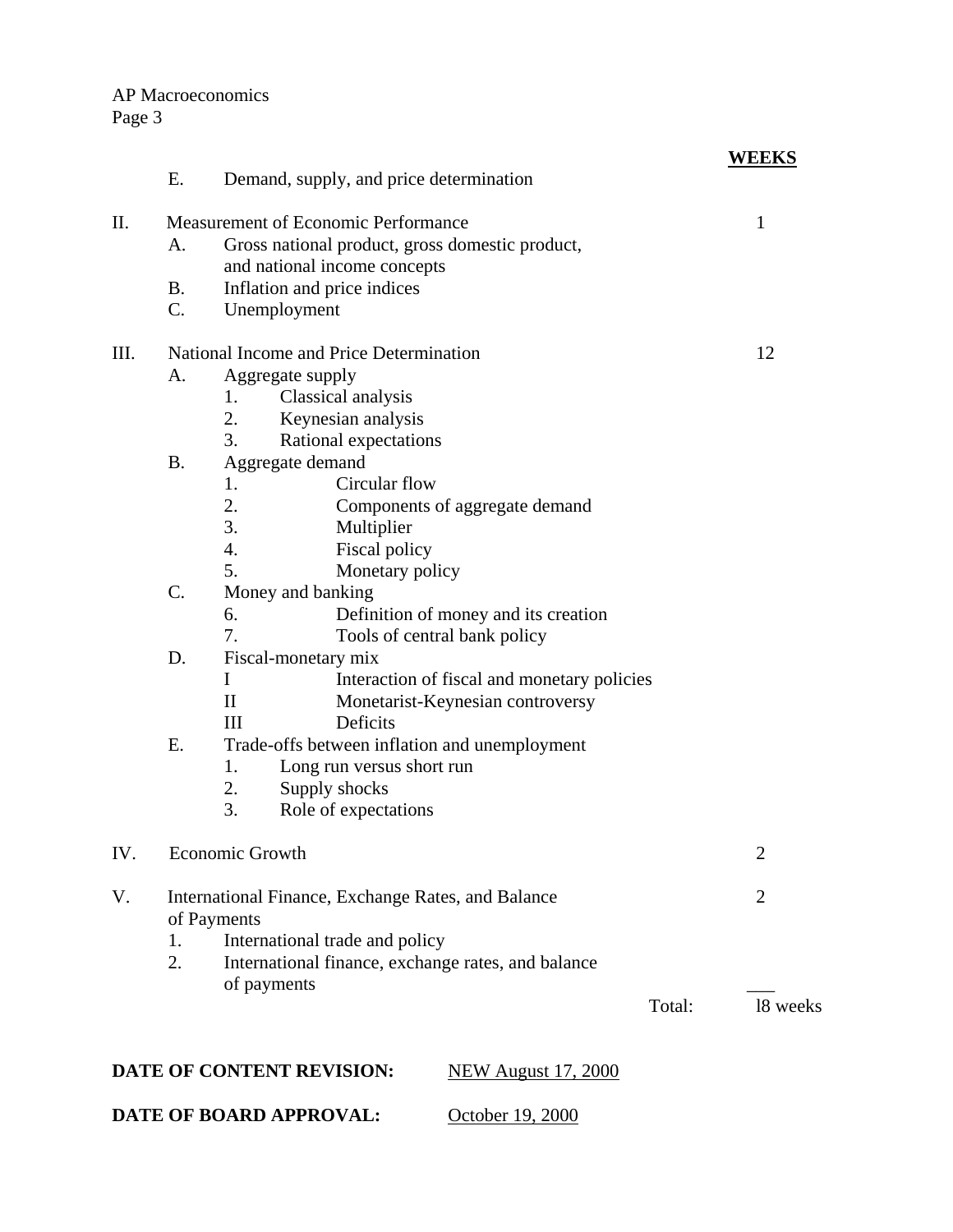AP Macroeconomics Page 4

#### **Addendum THE CALIFORNIA CONTENT STANDARDS ECONOMICS GRADE 12**

#### **Principles of Economics**

#### **12.1 Students understand common economic terms and concepts and economic reasoning.**

- 1. Examine the causal relationship between scarcity and the need for choices.
- 2. Explain opportunity cost and marginal benefit and marginal cost.
- 3. Identify the difference between monetary and non-monetary incentives and how changes in incentives cause changes in behavior.
- 4. Evaluate the role of private property as an incentive in conserving and improving scarce resources, including renewable and nonrenewable natural resources.
- 5. Analyze the role of a market economy in establishing and preserving political and personal liberty (e.g., through the works of Adam Smith).

### **12.2 Students analyze the elements of America's market economy in a global setting.**

- 1. Understand the relationship of the concept of incentives to the law of supply and the relationship of the concept of incentives and substitutes to the law of demand.
- 2. Discuss the effects of changes in supply and/or demand on the relative scarcity, price, and quantity of particular products.
- 3. Explain the roles of property rights, competition, and profit in a market economy.
- 4. Explain how prices reflect the relative scarcity of goods and services and perform the allocative function in a market economy.
- 5. Understand the process by which competition among buyers and sellers determines a market price.
- 6. Describe the effect of price controls on buyers and sellers.
- 7. Analyze how domestic and international competition in a market economy affects goods and services produced and the quality, quantity, and price of those products.
- 8. Explain the role of profit as the incentive to entrepreneurs in a market economy.
- 9. Describe the functions of the financial markets.
- 10. Discuss the economic principles that guide the location of agricultural production and industry and the spatial distribution of transportation and retail facilities.

#### **12.3 Students analyze the influence of the federal government on the American economy.**

- 1. Understand how the role of government in a market economy often includes providing for national defense, addressing environmental concerns, defining and enforcing property rights, attempting to make markets more competitive, and protecting consumers' rights.
- 2. Identify the factors that may cause the costs of government actions to outweigh the benefits.